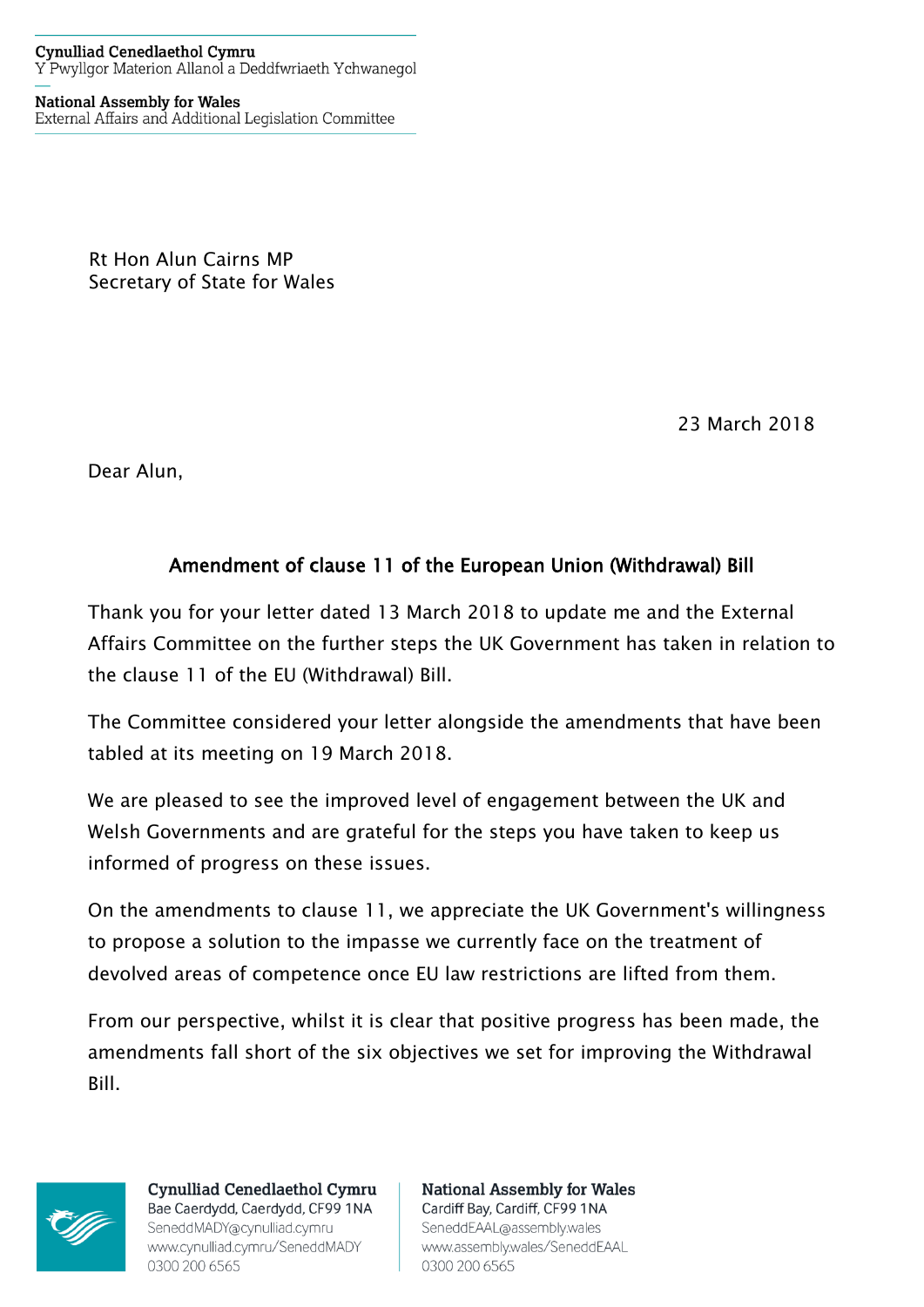In the context of the amendments, a key factor for us is the failure to acknowledge a role for the Assembly in the control of powers for which it is responsible. We believe that any regulations laid under an amended clause 11, and any primary legislation utilised to establish frameworks in devolved areas, should be subject to the Assembly's legislative consent.

We note that the amendments were debated before being withdrawn or not moved in the House of Lords on 21 March 2017. We hope that the UK Government will bring forward amendments to meet our objectives in the coming weeks.

In your letter dated 13 March 2018, you state:

"The powers passing to the devolved administrations as a result of the amendment to clause 11 have never previously been held or exercised by the Welsh or Scottish governments, since the devolution settlements were created in the context of our membership of the EU".

This appears to stand apart from the amendments to clause 11, which deal with the legislative competence of the Assembly as opposed to the powers of devolved governments.

Can you please clarify how this statement relates to the amendments to clause 11?

On 8 March, the Cabinet Office released a press statement ("UK Government to table devolution amendments to EU Withdrawal Bill") that included the following text:

"[…] there would be a provision for the UK Government to maintain a temporary status quo arrangement over a small number of returning policy areas where an agreement for a UK framework had not been reached in time for EU Exit".